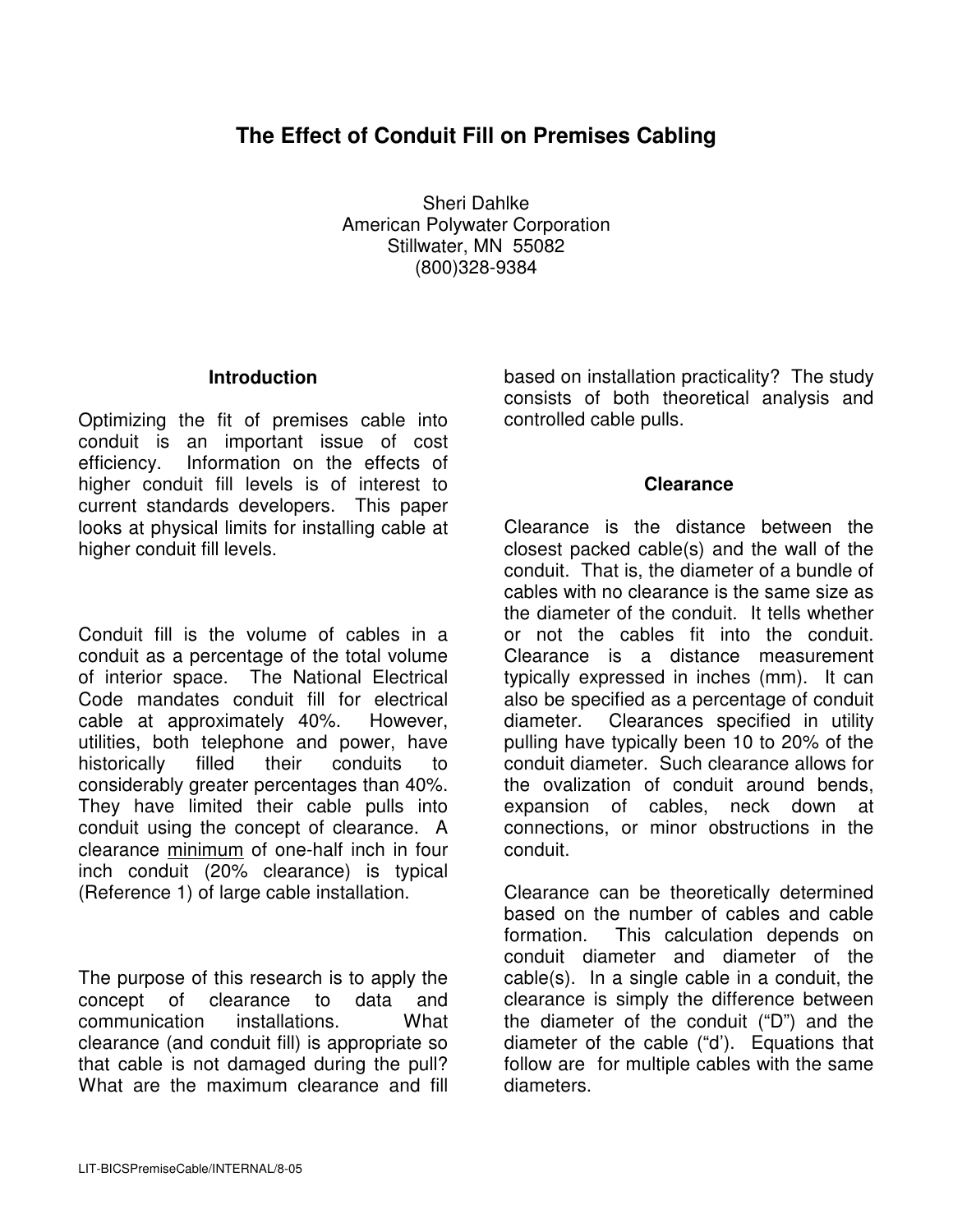

Figure 1

- **1 Cable:** Clearance = D − d
- **2 Cables:** Clearance = D − 2d

## **3 Cables (Triangular):**

| $=$ $\frac{D}{2}$ - 1.366d + $\frac{D-d}{1}$  1. $\begin{pmatrix} d \\ 1 \end{pmatrix}$<br>Clearance |  | $D - d$ |
|------------------------------------------------------------------------------------------------------|--|---------|
|------------------------------------------------------------------------------------------------------|--|---------|

**4 Cables (Diamond):** 

Clearance =  $(D - d) - \frac{2d^2}{(D - d)}$  $2d^2$ = (D – d) – −

## **Relationship to Conduit Fill**

As the equations show, the calculations for clearance get quite complicated with higher cable counts and even more so with cables of different diameters. Percentage conduit fill is much easier to calculate in the design portion of a cabling project, when conduit sizes are usually determined.

But clearance can be directly related to conduit fill. Once a minimum clearance is set as a percentage of conduit diameter, the maximum cable diameter that allows for this clearance can be calculated from the equations. Once this maximum cable diameter is determined in terms of the conduit diameter, the maximum fill percentage can be calculated.

In the calculations, both the conduit and cable diameters cancel out and we see the

maximum percentage fill is dependent on number of cables and the cable formation, but is independent of the conduit interior diameter. For example, the maximum cable diameter is 0.5 inch if two cables are put into a 1-inch duct (with zero clearance). If the duct has a 2-inch diameter, the maximum cable diameter is 1 inch. Either way, the conduit fill is the same, 50%.

These calculations show that maximum fill levels are highest for one large cable and lowest for two cables in conduit. When two cables are pulled through a conduit, the two diameters cannot exceed the interior diameter of the conduit. If the two cables are of equal size, with zero clearance, the maximum fill is only 50%  $(0.5^2 + 0.5^2)$ . With a 20% clearance, the maximum fill for two cables is only 32%.

Cable counts over two pack more closely and the maximum cable fill increases with the number of cables. This is shown in the graph below. The three lines represent a clearance of 0%, 10%, and 20% of the conduit diameter. The "maximum" fill at each clearance for one to four cables is shown as data points on Graph 1.



Graph 1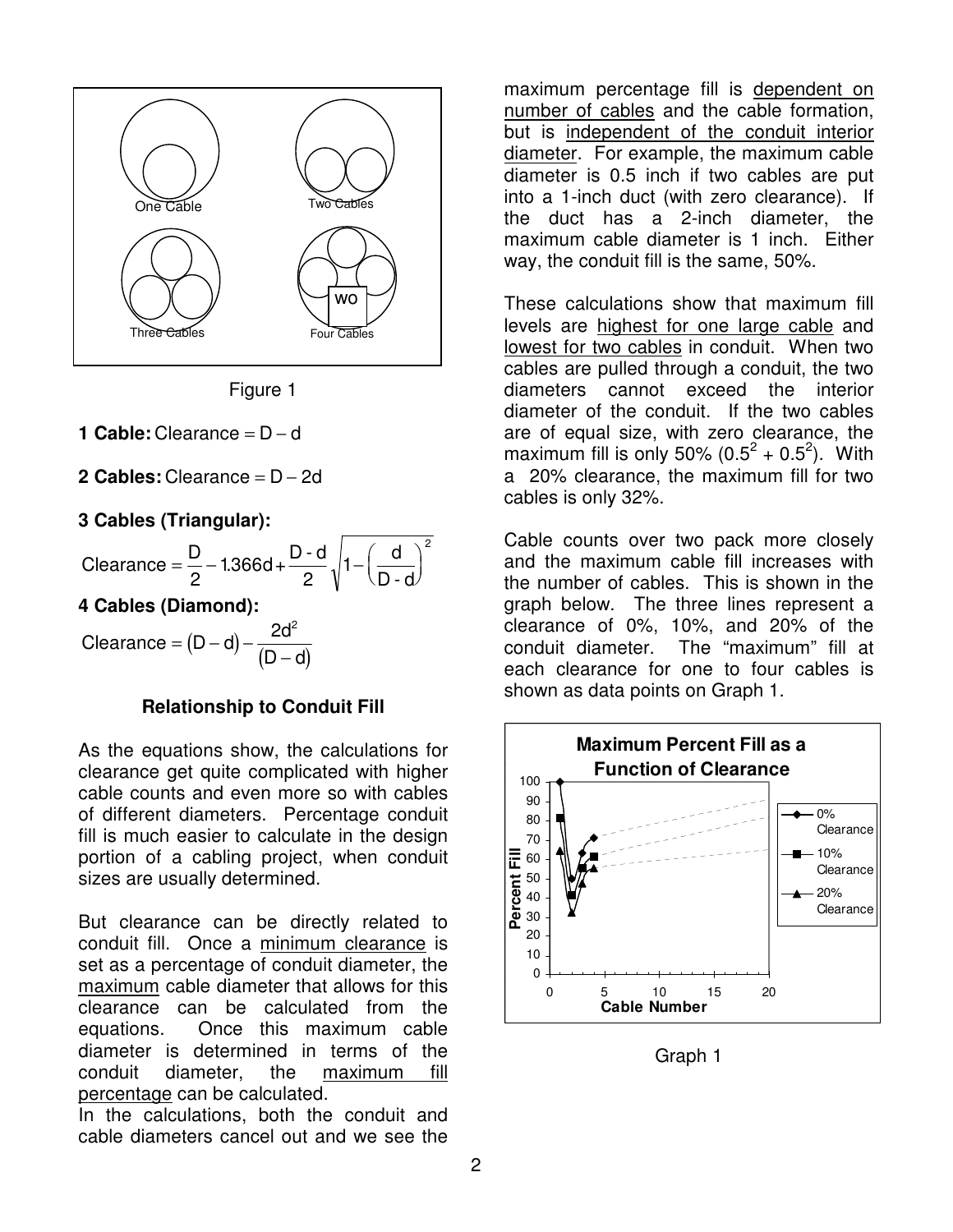## **Multiple Cables**

The analysis of more than four cables becomes quite complex, although both geometric or graphing methods are possible. As larger numbers of cables are added to the system, the cable becomes more tightly packed, leaving less "air" space. The fill approaches an asymptotic maximum.

We can theoretically determine this maximum. Closest packed circles are the same as closest packed cylinders (cables). Closest packed circles (or cylinders) occupy 91% of the available space. For multiple small cables, this indicates that 91% fill is the absolute maximum for 0% clearance, 83% fill is absolute maximum for 10% clearance, and 65% fill is the absolute maximum for 20% clearance. This is indicated by the dotted line in Graph 1 and is clarified in the Figure 2 below.



Figure 2

Thus far, the discussion has centered on multiple cables of equal diameters. This is the most conservative case. When cables of unequal sizes are analyzed, the packing is closer and clearances greater.

## **Laboratory Testing**

This theoretical analysis leads to acceptable fills considerably above 40%. Actual pulls with varying conduit fills were needed to confirm the acceptability of higher fills. In this test method, cables are pulled through multiple conduit bends to build

tension quickly. By measuring the incoming (back) tension on the cable and the pulling force, we can calculate the "effective" coefficient of friction. Variations of this method have been used in a number of studies in electrical cable pulling (References 2 & 3).

This multi-bend pulling test method has several advantages. The method produces data relatively quickly and is reasonably space compact, yet actually pulls cable. A number of inputs can be varied, including conduit type, cable jacket type, lubricant type, back tension level, and our major focus, conduit fill and number/size of cables.

Testing was done using conditions described in Bellcore test procedure TR-TSY-00356 Sections 4.1.3 and 4.1.4. In this method the duct is wrapped 420° around a three foot diameter. A weight is suspended from a pulley as shown in Figure 3 below. The weight (incoming tension) was varied from 2 lbs to 25 lbs. Cable was pulled with a winch at a set rate of 65 feet per minute. A load cell attached to the winch rope measured pulling tension every half-second.



#### Figure 3

The data was fed directly into a PC spread sheet which averaged the pulling tension and calculated the coefficient of friction. The spreadsheet macros also eliminated the tensions measured before the pull started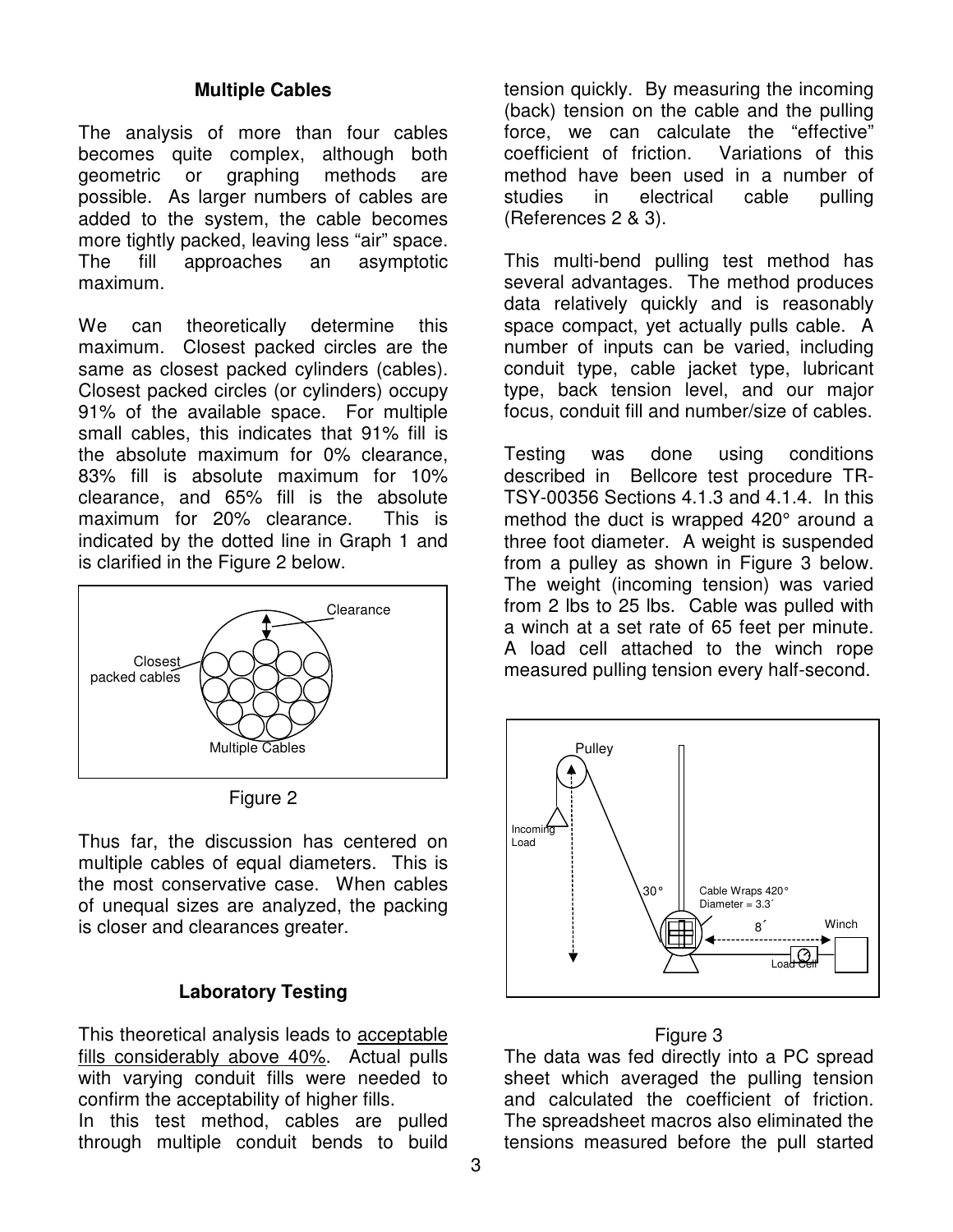and after it stopped. Graph 2 shows typical data from a test pull. Tension (in pounds force) is plotted against time. The visible data points were those selected for the averaging and calculation process.



Graph 2

This demonstration graph above shows information from a pull with an average pulling tension of 11.7 lbs. It was for a single 6-fiber premises cable with lubrication, 4 lbs. back tension, and an effective coefficient of friction of 0.15.

## **Coefficient of Friction**

The pulling tension and incoming tension are used to calculate the "effective" coefficient of friction. Coefficient of friction was calculated using the following formula:

$$
\mu = \frac{\ln\left(\frac{T_{out}}{T_{in}}\right)}{\theta}
$$

where:

- $\mu$  = Kinetic coefficient of friction
- (dimensionless)
- $T_{out}$  = Average pulling tension measured on moving cable (lbs.)
- $T_{in}$  = Incoming tension or set load (lbs.)
- $\theta$  = Total angle of duct around bend or 7.33 radians

This equation is common for pulling cables around a bend. (For more information, see References 4, 5, & 6). The coefficient of friction calculation normalizes the varying incoming tension and adjusts for the sidewall pressure from the multiple bends. Interestingly, note that there is no weight

factor in the bend equation. This means that heavier (i.e. multiple cables) will pull with approximately the same tension as lighter cables if the friction coefficient is the same and all other variables are constant. Variables effecting the coefficient include temperature, cable stiffness, cable jacket type, conduit type, lubricant, and, potentially, increasing conduit fill levels. We call the calculated value an "effective" coefficient of friction.

To isolate on the conduit fill variable and eliminate the jacket and conduit variables in the coefficient of friction, we used cable with a common jacket type with four different diameters. The conduit came from the same reel. Lightweight multifiber premises cable with a soft PVC jacket was pulled into a flexible, corrugated PVC innerduct. The cable was pulled over a series of days in the same week to minimize differences in ambient conditions. As conduit fill is varied, any differences measured in the "effective" friction coefficient should be the direct effect of the fill itself.

## **Lubricated Versus Unlubricated**

The PVC cables tested had an unlubricated coefficient of friction in the 0.5 to 0.8 range. This produced pulling tensions above 300 lbs, abrading the jacket and destroying the smaller cables. A specialty pulling lubricant made for premises cable lowered the coefficient of friction to values in the 0.15 to 0.21 range. This produced tensions under 100 lbs in most cases. To get any data then, it was necessary to run all the tests on well-lubricated cables and cable bundles. Such lubrication would be an ordinary part of field installations anyway.

## **Single Cables**

Graph 3 plots effective coefficient of friction against incoming tension for pulls with a single cable of increasing diameter. The cables ranged from 6-fiber with an outside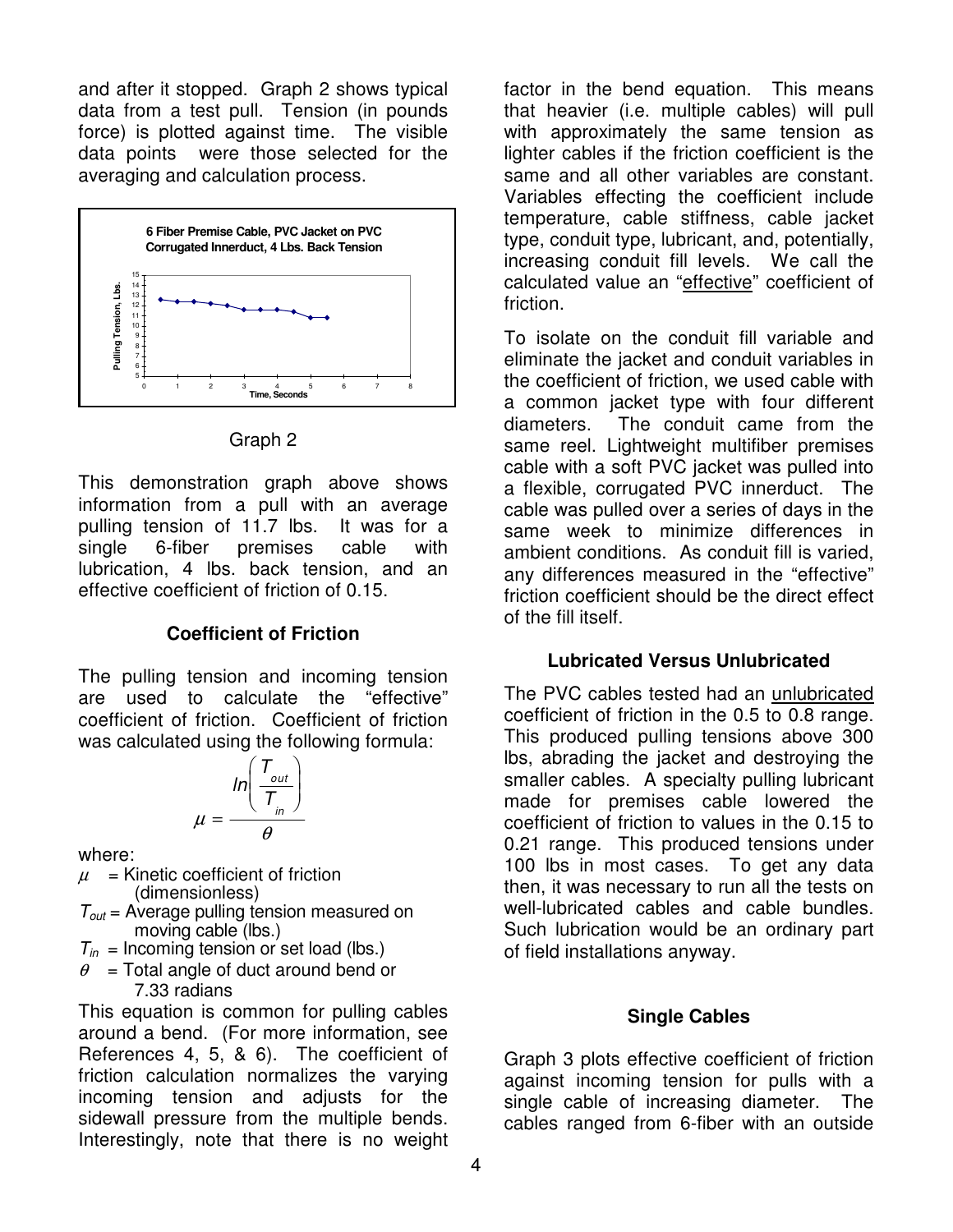diameter of 0.2 inch to 36-fiber with an outside diameter of 0.57 inch. Each cable was pulled into corrugated innerduct with an inside diameter of 0.75 inch to give cable fill volumes of 7 to 58 percent.

Graph 3 shows no significant increases in effective coefficient of friction with increasing cable fill volumes. In fact, the 0.31 inch diameter cable pulls at lower tensions than all the others. We believe this reflects differences in cable jacket and construction. Remember when studying this data that friction coefficients in the 0.15 to 0.2 level are low and make the cable "installable". Friction coefficients in the 0.4 to 0.8 range increase tension dramatically and make this cable difficult to pull. The graph indicates that single cable pulls with up to 58% fill do not show any significant increase in tension. We were limited in the cables available for this study. However, in similar tests with outside plant cables, we have seen similar behavior at up to 90% fill levels.



## Graph 3 **Multiple Cables**

In the second test, only the smallest cable (6 fiber premises cable) with a diameter of 0.2 inch was used. After each pull, an additional 6 fiber cable was added to the bundle. The cables were pulled and the tension was measured as before. What we were doing was increasing the conduit fill. In the pulls, the cables tend to align themselves rather than twisting or kinking.

Note that cable fills up to the 65% range had no noticeable effect on the pulling tensions (see Graph 4).





At some of the intermediate fills (4-7 cables), we actually see a decrease in pulling tensions with the additional cables. This may be due in part to the gravitational weight of the multiple cables counter-acting the set load on the other side of the pulley. It may also be due to the dissipation of sidewall force over more cable jacket surface area.

However, at fills of 70%, 80%, and 86%, we begin to see increasing friction coefficients at the lower back tensions. These are very high conduit fills: 12 cables represents the limit to what we could "stuff" into the conduit. The higher coefficient of friction values observed at the lower incoming tensions for fills above 70% are most likely the effect of "jamming" due to a lack of clearance. Presumably, when the differences disappear at higher incoming tensions, the cables are pulled hard enough to force close packing and eliminate any clearance problem. It is also possible that the cables were stretched or compressed to a different diameter or shape.

Chart 1 below shows the magnitude of the tension values measured in this testing. Increasing back tension as the cable is pulled through multiple bends requires